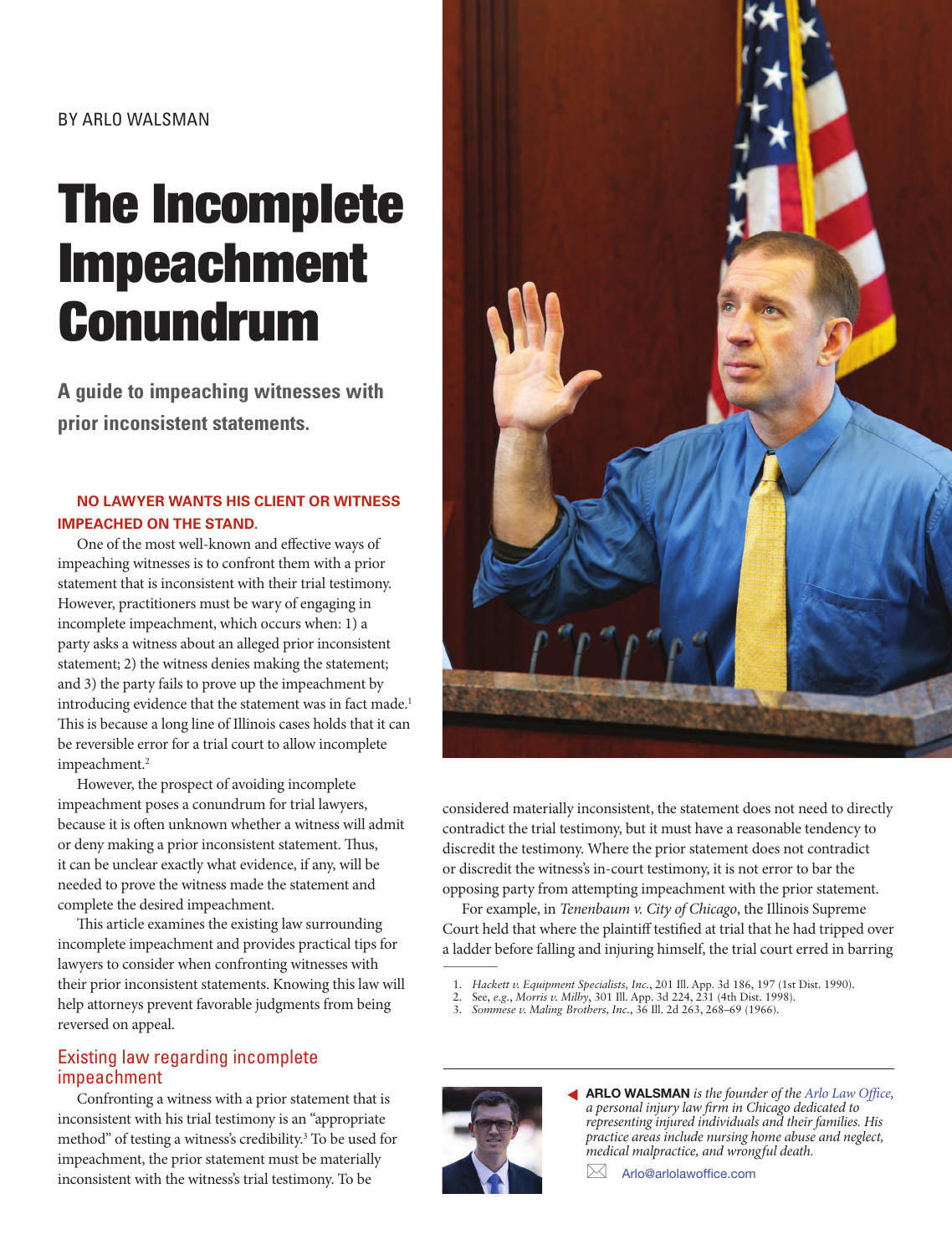#### ISBA RESOURCES >>

- Ed Finkel, *8 Things Every Trial Lawyer Should Know*, 109 Ill. B.J. 20 (Apr. 2021), [law.isba.org/3f7ycr5.](https://law.isba.org/3f7ycr5)
- George Bellas & Svetlana Meltser, *"I Didn't Mean It!": Changing Deposition Testimony With Errata Sheets*, Trial Briefs (June 2019), [law.isba.org/3iFgX13](https://law.isba.org/3iFgX13).
- Patrick M. Kinnally, *Witnesses, Statements, and Depositions: A Few New Thoughts*, Trial Briefs (Aug. 2016), [law.isba.org/37nF11v.](https://law.isba.org/37nF11v)

the defendant from attempting to impeach the plaintiff with his deposition testimony that he felt no obstruction prior to his fall.<sup>4</sup> Further, in *Thompson v. Abbott Laboratories*, the Second District of the Illinois Appellate Court held that when the plaintiff testified at trial that the defendant fired her for refusing to settle a workers' compensation case, the trial court did not err in allowing the defendant to admit evidence of the plaintiff's prior complaints before the Equal Employment Opportunity Commission in which she complained of racial discrimination rather than anything relating to her workers' compensation case.<sup>5</sup>

Conversely, in *O'Brien v. Walker*, a case involving a car accident, the First District held that the trial court did not err in barring the plaintiff from cross-examining a witness with his prior deposition testimony.<sup>6</sup> Even though the witness's deposition testimony was inconsistent with his trial testimony regarding whether he crossed the street prior to witnessing the collision, the court held that this discrepancy was immaterial because in both statements he stated he was standing in front of his house when he witnessed the collision.

Before a statement may be admitted as a prior inconsistent statement, the moving party must lay a proper foundation. Prior to the Illinois Supreme Court's adoption of the Illinois Rules of Evidence, the Court had ruled that a proper foundation was laid by showing the witness his prior statement and allowing him to inspect it and read it.<sup>7</sup> Subsequent Illinois Appellate Court decisions also held that a proper foundation could be laid by "directing the witness's attention to the time, place and circumstances of the statement and its substance, or in the case of a written

instrument, by identifying the signature."8 The rationale behind this method of foundation was to alert the witness of the prior statement to avoid unfair surprise and to give the witness a chance to "deny, correct, or explain the statement."9

However, Illinois Rule of Evidence 613, originally adopted in 2011, now provides in part:

a) Examining Witness Concerning Prior Statement. In examining a witness concerning a prior statement made by the witness, whether written or not, the statement need not be shown nor its contents disclosed to the witness at that time, but on request the same shall be shown or disclosed to opposing counsel. b) Extrinsic Evidence of Prior Inconsistent Statement of Witness. Extrinsic evidence of a prior inconsistent statement by a witness is not admissible unless the witness is first afforded an opportunity to explain or deny the same and the opposing party is afforded an opportunity to

interrogate the witness thereon, or the interests of justice otherwise require. This provision does not apply to statements of a party-opponent as defined in Rule  $801(d)(2).$ <sup>10</sup>

After the adoption of Rule 613, Illinois courts have held that a proper foundation for impeaching a witness with a prior inconsistent statement is laid simply by giving the witness an opportunity to explain any inconsistency before introducing the statement into evidence.<sup>11</sup>

Whether to allow evidence to be admitted  $\overline{\phantom{a}}$ 

11. *People v. Evans*, 2016 IL App (3d) 140120, ¶ 32.

#### TAKEAWAYS >>

• When trial courts allow incomplete impeachment, reversable error may, but will not necessarily, follow.

• The impeachment of a witness with a prior inconsistent statement will be completed if the witness admits making the prior statement.

• When impeaching a witness with a prior inconsistent statement, be prepared to: 1) demonstrate the inconsistency and materiality of the statement; and 2) offer proof that the witness did in fact make the prior statement.

<sup>4.</sup> *Tenenbaum v. City of Chicago*, 60 Ill. 2d 363, 375 (1975).

<sup>5.</sup> *Thompson v. Abbott Laboratories*, 193 Ill. App. 3d 188, 205 (2d Dist. 1990). 6. *O'Brien v. Walker*, 49 Ill. App. 3d 940, 951 (1st Dist.

<sup>1977).</sup>

<sup>7.</sup> *Illinois Central Railroad v. Wade*, 206 Ill. 523, 530  $(1903)$ .

<sup>8.</sup> *Iaccino v. Anderson*, 406 Ill. App. 3d 397, 402. 9. *Id*.

<sup>10.</sup> Ill. R. Evid. 613.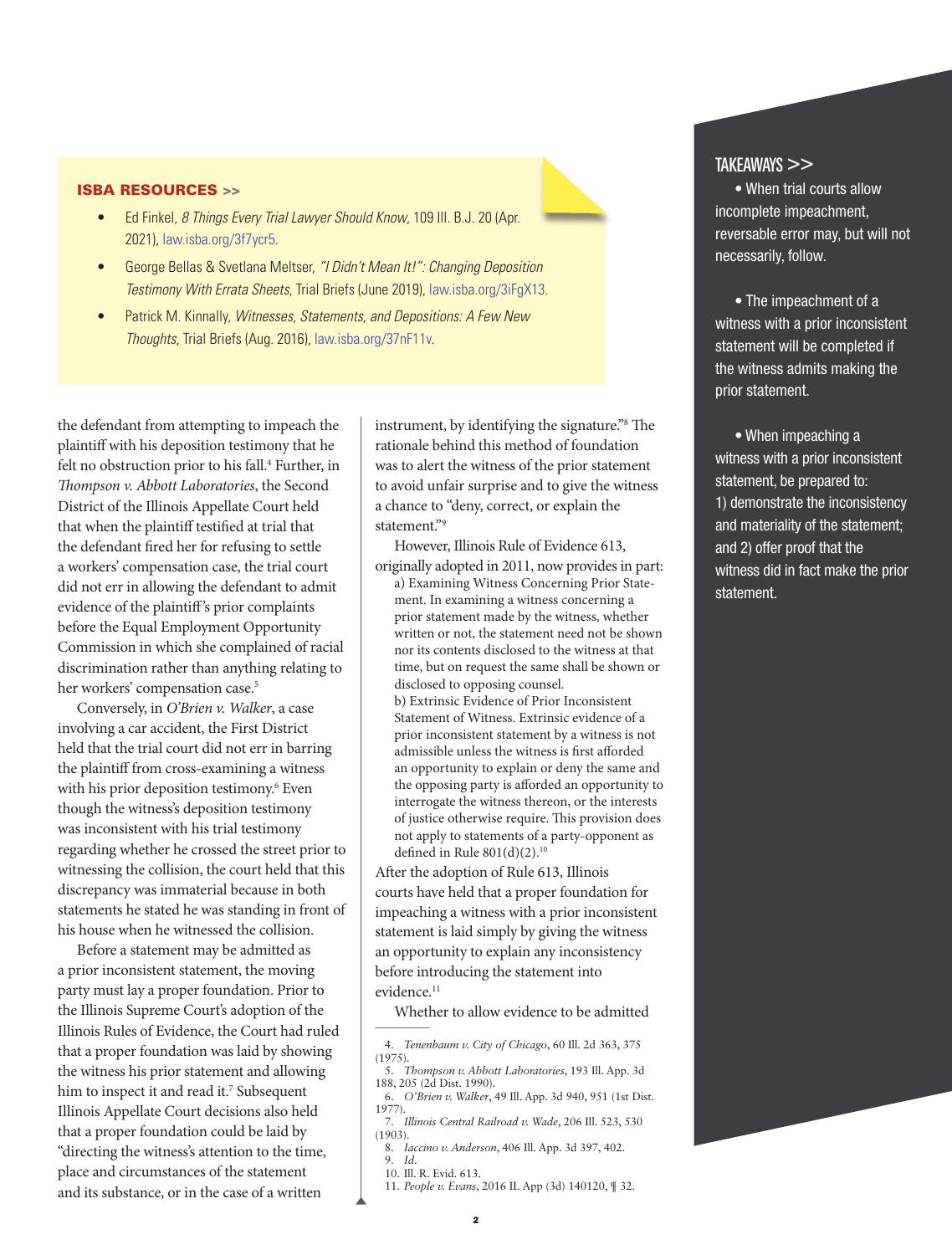## WHETHER TO ALLOW EVIDENCE TO BE ADMITTED FOR IMPEACHMENT IS WITHIN THE TRIAL COURT'S DISCRETION, AND A REVIEWING COURT WILL NOT DISTURB A TRIAL COURT'S DECISION ABSENT AN ABUSE OF THAT DISCRETION.

for impeachment is within the trial court's discretion, and a reviewing court will not disturb a trial court's decision absent an abuse of that discretion.

**Examples of incomplete impeachment.** A common example of incomplete impeachment has been when a defendant in a personal injury case questions a plaintiff about statements allegedly made to a medical provider, without later introducing the relevant medical records into evidence or calling the medical provider as a witness to prove that the plaintiff did in fact make such a statement.

In *Morris v. Milby*, the defendant questioned the plaintiff about whether, prior to the accident at issue in the case, she had complained of head and neck pain to her family physician.12 The plaintiff responded that she had reported chest pain to her physician prior to the accident, but not head or neck pain. Due to this answer, the court held that the defendant was obligated to complete the impeachment by attempting to introduce the medical records into evidence. Similarly, in *Danzico v. Kelly*, the defendant asked the plaintiff three questions about whether he had told his chiropractor that he had back problems for 12 years prior to the accident, and each time the plaintiff answered that he had not made such a statement.13 After the plaintiff's denials, the defendant did not call the chiropractor to testify. Because the defendant failed to prove up the impeachment, the court held that the trial court erred in failing to grant the plaintiff's motion to strike the testimony and instruct the jury to disregard it.

Another similar example came in

*Green v. Cook County Hospital*, a medical malpractice case, where the plaintiff alleged that he suffered severe brain damage that impaired his coordination in all his extremities after doctors surgically removed a tumor in his pituitary gland.<sup>14</sup> At trial, the defendant questioned the plaintiff's expert about whether he would be surprised if the plaintiff could stand, cross his legs, and walk a short distance without crutches. Further, the defendant asked the expert if he would be surprised if someone said they saw the plaintiff pick up a bottle of baby oil and squirt it on hands and rub it on himself. However, the defendant never completed the impeachment by producing any evidence to corroborate or support the impeachment. Because of this incomplete impeachment, the court reversed the judgment for the defendant and remanded for a new trial.

In *Bradford v. City of Chicago*, the plaintiff, a city bus driver, brought suit alleging that he was injured when the right front wheel of a bus he was driving went into a pothole causing him to bounce off his seat and fall onto the floor of the bus.15 At trial, the plaintiff testified that he laid on the floor of the bus for 15 minutes after the fall. On cross-examination, the defendant confronted the plaintiff with a "trip sheet" that the plaintiff had allegedly filled out indicating that his bus had arrived at each location along his route on schedule (and not 15 minutes late), but the plaintiff denied that the handwriting on the sheet was his and suggested that a coworker may have written it. After the plaintiff's denials, the defendant failed to call any witnesses to authenticate the document and complete the impeachment. Because of this, the court reversed the verdict for the defendant and remanded for a new trial.

Finally, the case of *Edward Don Co. v. Industrial Commission* provides a good example of a party being barred from attempting to impeach a witness with a prior inconsistent statement when the party was not prepared to complete the impeachment.16 In that case, an injured

worker filed an application for adjustment of a claim for workers' compensation benefits after being injured unloading boxes at a hospital. At the arbitration, his employer attempted to cross-examine him with statements that he allegedly made at a different arbitration before a paralegal in a civil suit against the hospital where he fell. However, the claimant's attorney objected to such questioning because there was no court reporter present at the prior arbitration, and the objection was sustained. On appeal, the court held that the arbitrator had not erred in sustaining the objection and barring the employer from asking questions about his alleged prior statements, because the employer was not prepared to complete the impeachment by calling the paralegal to testify.

**Examples of properly completed impeachment.** The impeachment of a witness with a prior inconsistent statement can be completed if the witness admits making the prior statement. For example, courts have held such impeachment to be proper when the prior inconsistent statements consisted of sworn interrogatory answers,<sup>17</sup> deposition testimony,<sup>18</sup> and Facebook posts when the witness admitted that the posts came from her account.19 However, as discussed above, if a witness denies making an alleged prior inconsistent statement, then a party must be prepared to introduce evidence that the statement was in fact made.

**Distinguishing between prejudicial and nonprejudicial errors.** A trial court's error in allowing incomplete impeachment of a witness does not always constitute

 $\overline{\phantom{a}}$ 

17. *Ming Auto Body/Ming of Decatur, Inc. v. Industrial Comm'n.*, 387 Ill. App. 3d 244, 260–61 (1st Dist. 2008).

<sup>12.</sup> *Morris v. Milby*, 301 Ill. App. 3d 224, 231 (4th Dist. 1998).

<sup>13.</sup> *Danzico v. Kelly*, 112 Ill. App. 2d 14, 21 (1st Dist. 1969).

<sup>14.</sup> *Green v. Cook County Hospital*, 156 Ill. App. 3d 826, 827 (1st Dist. 1987). 15. *Bradford v. City of Chicago*, 132 Ill. App. 3d

<sup>317, 318 (1</sup>st Dist. 1985).

<sup>16.</sup> *Edward Don Co. v. Industrial Comm'n*, 344 Ill. App. 3d 643 (1st Dist. 2003).

<sup>18.</sup> *Sellers v. Hendrickson*, 46 Ill. App. 3d 549, 554–55 (3d Dist. 1977).

<sup>19.</sup> *In re Marriage of Miller*, 2015 IL App (2d) 140530, ¶ 37.